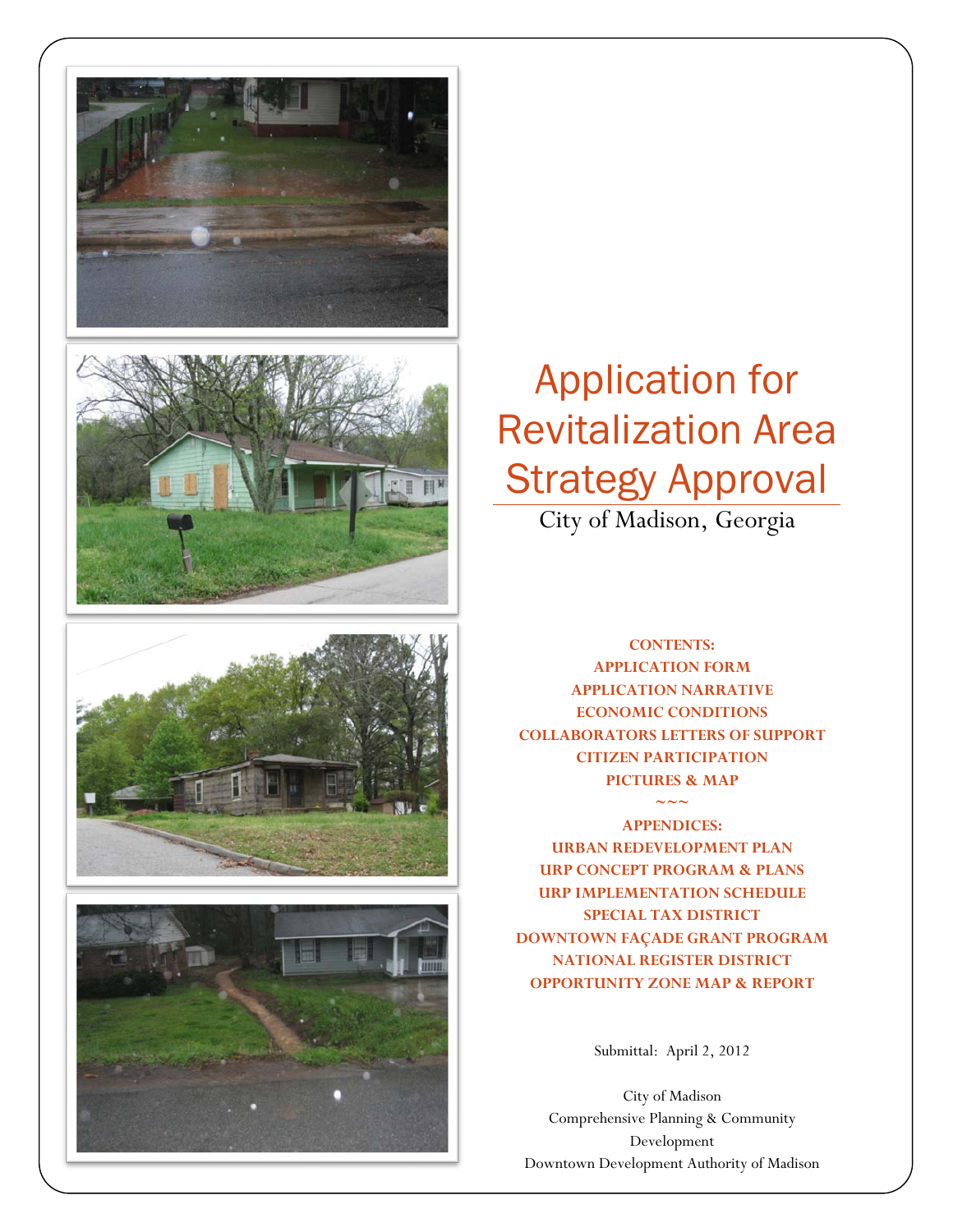with four developments partnerships in progress and two new commercial projects pending in the target area (Burney Street Commercial Center and Railroad Row). Additionally, the URP and URP Concepts call for significant public infrastructure investment – stormwater improvements, sidewalks and new streets, recreation and public transportation amenities.

#### Local Redevelopment Tools

The strongest and most comprehensive tool is the **Urban Redevelopment Plan** (see attached). Since its adoption, the DDA has also formulated the URP Concept Programs & Projects as well as a 1Yr and 3Yr Plan as part of its Implementation Schedule (see attached).

Initially adopted in 1986 and amended in 1995 (see attached ordinance and map), Madison's Central Business District **Special Tax District** - the older version of a Business Improvement District - overlaps two of the subareas of the Urban Redevelopment Plan, including a portion of the Revitalization Area. DDA intends to request the City to extend this area to include all portions of the W. Washington Street Gateway subarea in an upcoming amendment.

The CBD Special Tax District also coincides with two other geographically targeted investment programs – the **Madison Main Street** Service Delivery Area and the **Downtown Development Area**. Both of these programs were adopted in 1985 and provide specific services to revitalize the physical and economic climate of the downtown community. Madison Main Street is funded approximately \$150,000 per annum and the Downtown Development Authority is funded approximately \$125,000 per annum to provide services. Within this district, DDA offers \$10,000 in façade grants each year through its mirror  $501(c)$  3 – Downtown Design & Development, Inc. (3-D, Inc.).

Portions of the Revitalization Area also lie in the **National Register Historic District**, a geographic area denoting historic resources in a local community and making contributing properties eligible for specialized national and state tax incentives. There are currently three programs – National tax credit, State tax credit, and State tax abatement. This attractive package has already secured one developer to purchase and renovate a property therein. Although not strictly a local tool, National Register nominations *can not* be forwarded for consideration without local support and owner consent.

As noted previously, the City has recently received **Opportunity Zone** designation and intends to use the tool to attract and catalyze job growth in the Downtown Community. Approved in December, this program has already been used by one local industry to accelerate job creation last year and again this year.

#### Investment Partnerships

The City of Madison is submitting a CBDG grant this year in accordance with the *Short Term Work Program, as amended* to address the deplorable stormwater conditions in the area. The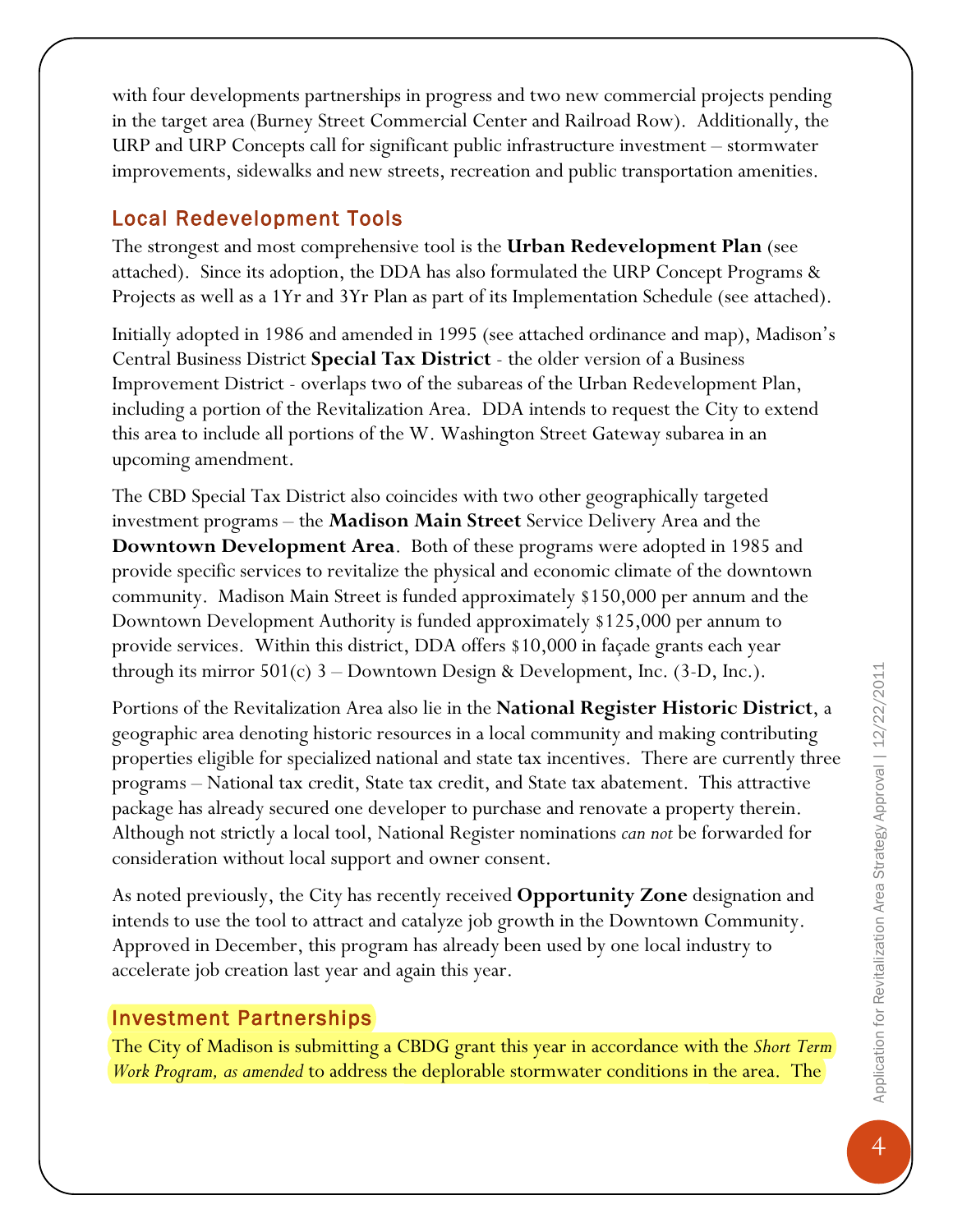City has already expended the funds for a requisite stormwater survey and pre-engineering plan to determine the scope of the need and best methods to address the stormwater issue.

The City of Madison will install at least one of the recreational amenities in this low-mod area. Land and funds have been donated to the City for reuse in this manner. The City will swap a piece of land for land the DDA will secure and dedicate general funds as well as the donated funds to complete a pilot tot lot (the first of five citywide). A pending publicprivate partnership for this effort is also underway with a local church, who in exchange for additional development funds and labor will allow the City to use their parking. Thus substantially reducing the cost of construction and single-use parking lots.

The DDA is concurrently seeking use of slum and blight Redevelopment Loan Funds for the acquisition and assembly of land adjacent to the target area in order to create a permanent wet pond to decrease stormwater issues in the target area, the Revitalization Area, and further downstream. This month, the DDA is proposing the City's adoption of a Transfer of Development Rights ordinance and creation of a land bank. If successful, the DDA will purchase a piece of property, sell the development rights to the land bank or the interested developer, and donate the property to the City of Madison. Thereafter, the City will expend utility funds to stabilize the stream banks and create a stormwater facility in the Revitalization Area.

### Collaboration

The DDA has already announced two housing partnerships within the Revitalization Area that will be reviewed for zoning and sign planned development agreements with the City of Madison and the DDA prior to June 2012.

The first is a market rate rental housing development with Sandy Sanford, a local developer, taking over a failed subdivision and creating an alternative housing development mixing single-family cottage, patio homes, and garden flats. He has also purchased two historic houses for rehabilitation as professional properties. For density benefits, Sanford has donated five parcels to the DDA (who intends to repurpose these formerly residential lots for commercial and public uses).

The second is a low-income tax credit housing development for seniors with Parallel Housing of Athens, Georgia. Having prioritized senior housing (both independent and assisted), the DDA is currently assembling land to make this housing development a reality. In addition, the development company has agreed to purchase additional development rights from the future land bank, making the stormwater retention facility happen. Additionally, the developers have agreed to partner with the DDA, the Madison Greenspace Commission, and the City to acquire acreage for a neighborhood (4-5 acre) park within the Revitalization Area as well as pay for substantial improvements.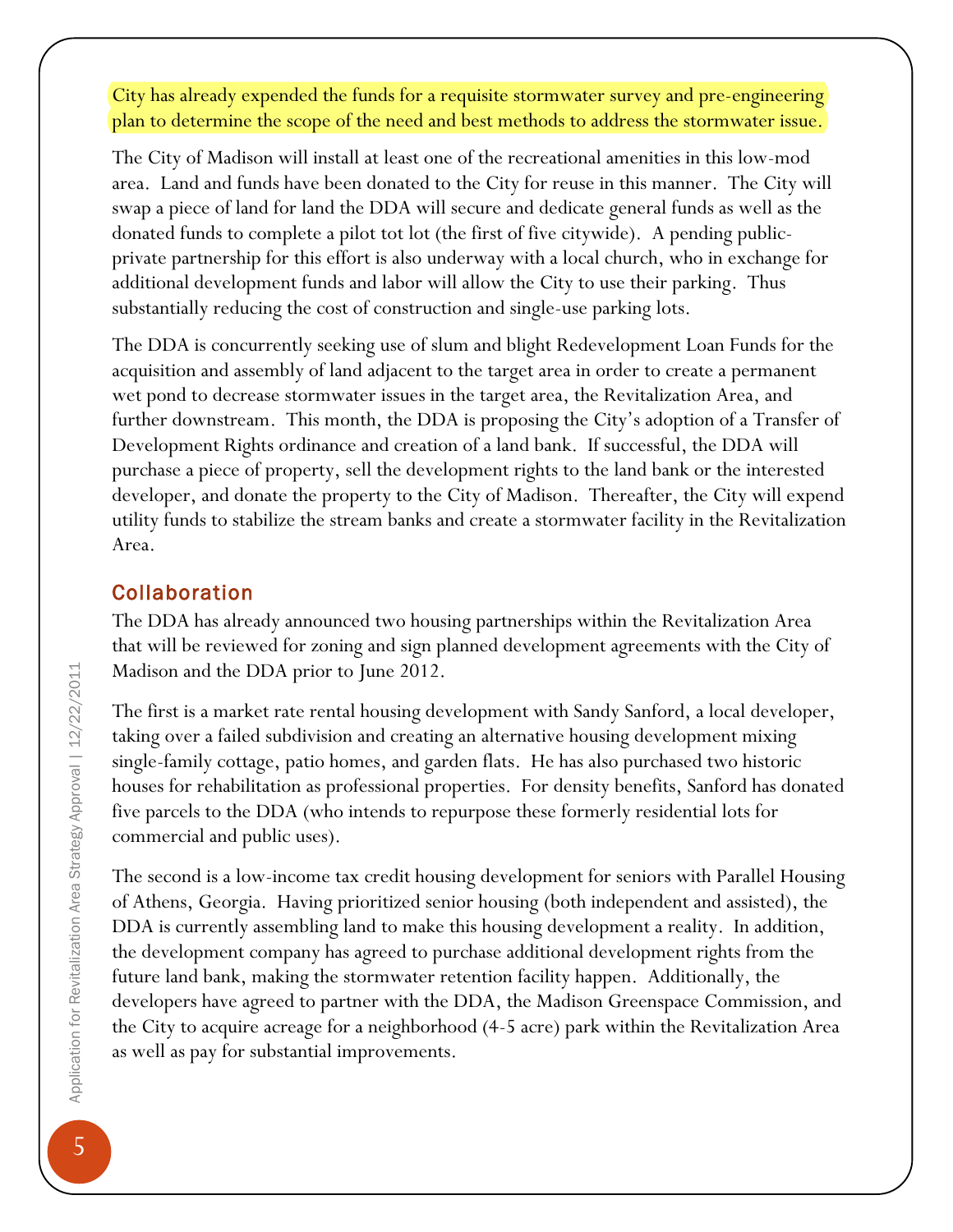Habitat for Humanity is DDA's partner for affordable housing with the Revitalization Area. The City and the DDA firmly committed to the Caanan Historic Neighborhood that the Urban Renewal era tactics of neighborhood teardown would not occur and all efforts would be made to avoid gentrification. As such, the DDA looked to Habitat to provide affordable infill.

Lowe's had agreed, along with three local contractors, to participate in the Neighborhood Assistance Program and Georgia Power has been approached for the Energy Efficiency Pilot Program. Announcements are pending (see Support Letters).

To address trail and greenspace connectivity, the Madison Greenspace Commission and Historic Madison-Morgan Foundation are the lead partners for providing recreational and community connectivity opportunities to this pedestrian neighborhood (see Support Letters).

## Citizen Participation

The DDA has endeavored to be very forthright and inclusive in the process: lots of ads exceeding state required minimums, Town Halls in effected areas, extra mailed notices, notices posted at churches and social hangouts, workshops, surveys, and email notification via the website. (Please see attached materials and samples).

## Target Area

The Target Area selected for intensive and multi-faceted efforts was the Caanan Historic Neighborhood (named for the biblical reference to the promised land). Although of low to moderate income, the households in the Caanan Historic Neighborhood are valued by the local community. Established post slavery with its heyday at the turn-of-the-century, the neighborhood is a mature minority neighborhood which is struggling with neglect and decline as well as its proximity to the two commercial disinvestment areas. The 2000 Census reported Madison's population at 3,636, 10.3% of whom were below the poverty level. As noted previously, almost all of the DURA and certainly all of the Target Area were documented as  $23.48\%$  poverty in the 2000 Census [see RAS Map  $1 - 12/22/11$ ]. *The relocation of a trailor park approximately 350' from the target area (in the W. Washington St. Gateway) appears to have played a significant role in the new ACS data decreasing to 17.88%. Very little of the municipality is in each census block group and therefore in rural environments shift numbers dramatically. For instance, notice that the two adjacent blockgroups of 9.43% and 8% in the 2000 Census are now 22.79% and 18.73%. The CBDG household interviews begun last fall also indicate that this low-to-moderate income neighborhood is in clear distress and no conditions have changed for the target area [see RAS Map 2 – 3/29/2012].*

The Target Area is one of the six areas of disinvestment identified in the Comprehensive Plan as well as one of the six subareas identified in the Downtown Urban Redevelopment Plan. The Target Area was selected because these residential properties suffer from dilapidation, structural damage, overgrown landscaping, stormwater drainage, and inadequate public